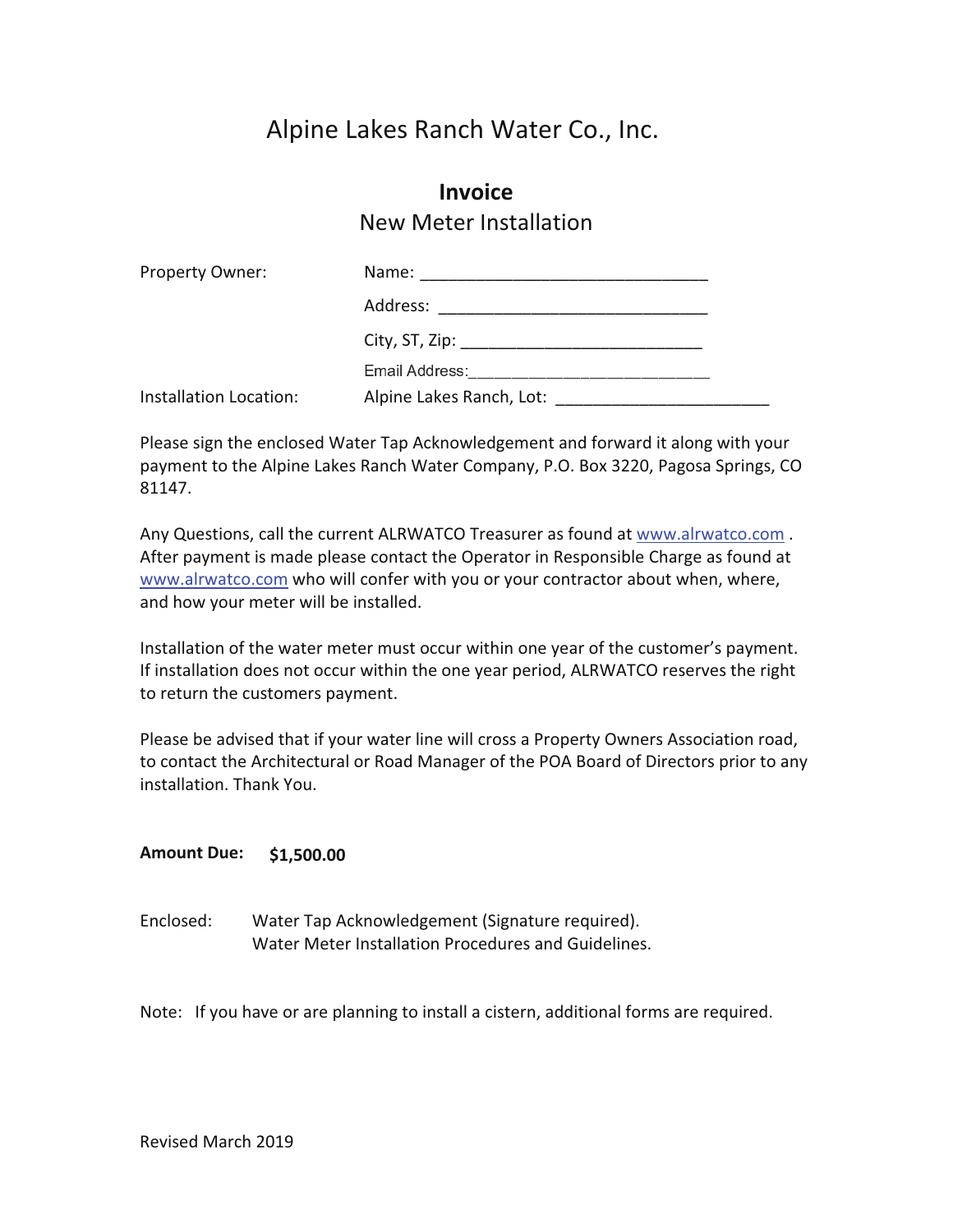## ALPINE LAKES RANCH WATER COMPANY P.O. BOX 3220 PAGOSA SPRINGS, CO 81147

### WATER METER TAP ACKNOWLEDGMENT

The undersigned property owner acknowledges that Alpine Lakes Ranch Water Company, Inc. has responsibility to install, maintain, and monitor the water meter which provides water to the property described below.

Further the property owner acknowledges that the cost of the installation, both parts and labor, shall be at the expense of the property owner and the water meter shall be the property of the Alpine Lakes Ranch Property Owners Association. Also, the property owner understands that the Water Company assumes no responsibility for the maintenance, repair, location or installation of any cisterns, pumps, pressure tanks, pipes, valves, hydrants or any other fixtures or connections beyond the final outlet of the water meter.

The Alpine Lakes Ranch Water Company, offers no guarantee of water service when, due to acts of nature, water and/or the supply of water is prevented for the following reason(s). Including but not limited to, drought, freezing, fire, tornado, earthquake, or any other natural or man made disaster, or acts of sabotage. If property owner desires, he may install his own back-up water supply system in the event the water company is unable to supply water due to the aforementioned situation(s). (i.e. Cistern, Plumbing re-route for portable water tank, Etc.)

The Alpine Lakes Ranch Water Company will not be responsible to install pressure modifying devices with the water meter. Any modification of pressure will be the responsibility of the homeowner.

The property owner acknowledges that he/they have reviewed the Alpine Lakes Ranch Water Company governing documents including the current Bylaws, Water Rates, Cistern Regulations, Cross Connection Control Information, and Aquatic Device Policy.

| <b>Property Location (circle one)</b>                                                                          |                |  |      | Ponderosa Hills Coyote Park Elk Ridge Alpine Meadows |
|----------------------------------------------------------------------------------------------------------------|----------------|--|------|------------------------------------------------------|
| Lot Number:                                                                                                    |                |  |      |                                                      |
| Physical Address:                                                                                              |                |  |      |                                                      |
| Owner(s) Signature(s) Management Communications and Communications and Communications and Communications and C |                |  | Date |                                                      |
|                                                                                                                |                |  |      |                                                      |
|                                                                                                                |                |  |      |                                                      |
| Owner(s) Name(s)                                                                                               |                |  |      |                                                      |
|                                                                                                                | (Please Print) |  |      |                                                      |

Revised March 2019